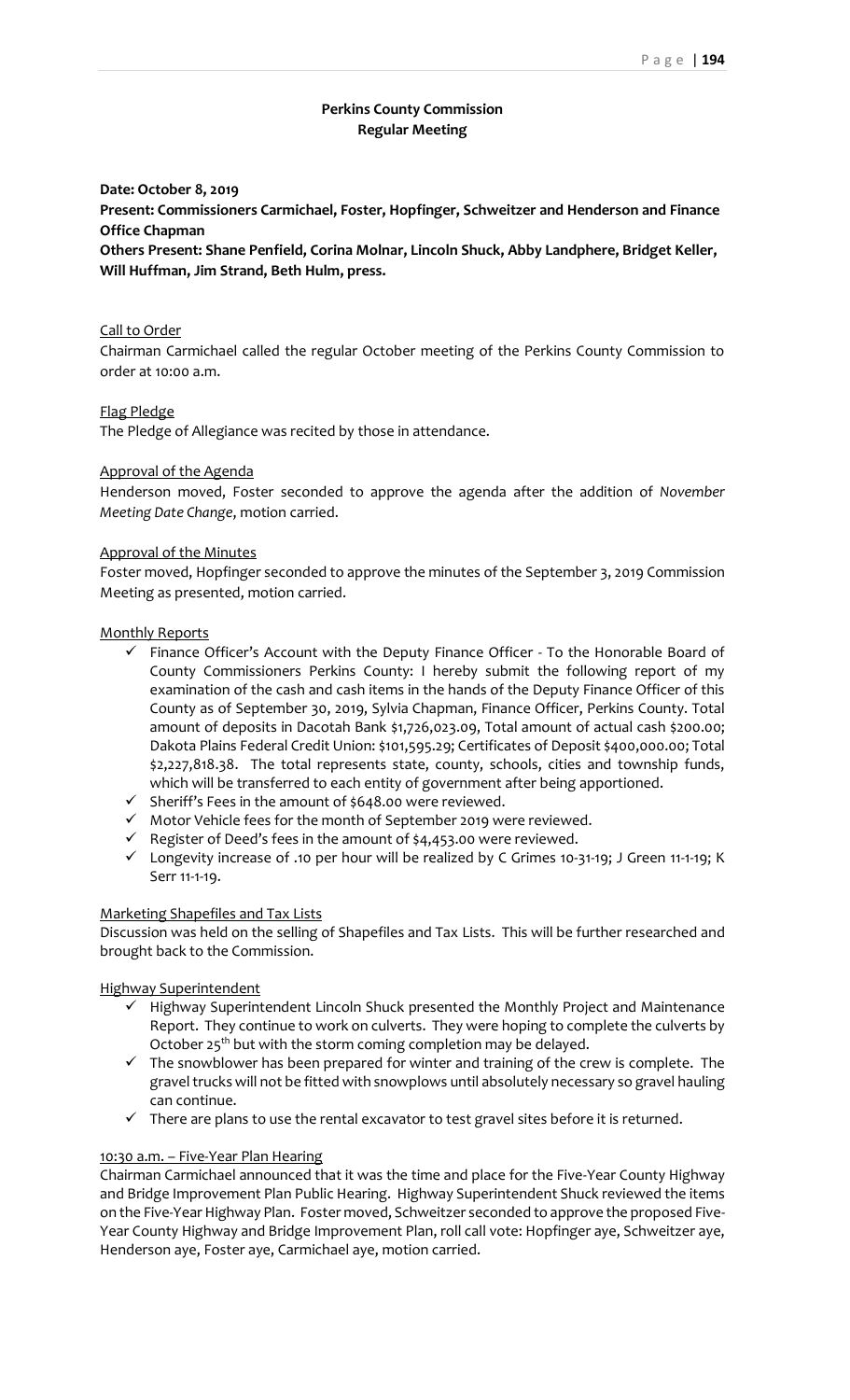#### Abby Landphere

- ✓ Commercial Club request: Abby Landphere was present on behalf of the Bison Commercial Club to request permission to place lights on the trees outside the Perkins County Courthouse. The consensus of the Commission was to approve the request.
- ✓ Abby Landphere was also present representing the Bison Ambulance Board. She was present to discuss the status of the Bison Ambulance. A lengthy discussion was held on the future of all ambulance services in Perkins County. The Ambulance Board and Commission both have questions concerning the status of the Perkins County EMS.

### Courthouse Lift Chair

Discussion was held on the status of the lift chair. It is currently inoperable and out-dated. Finance Officer Chapman will research options.

### VSO Bridget Keller

Veteran Service Officer Bridget Keller was present to introduce herself to the Commission. She introduced Will Huffman as her training officer. She will be advertising the days she is in the office.

#### Resolution 2019-7 Plat of Lots 20-27 of the Johnson Addition

Jim Strand was present to clarify the plat on Lots 20-27 of the Johnson Addition which was presented at the last meeting and not approved. Following discussion, Schweitzer moved, Hopfinger seconded to approve Resolution 2019-7 Plat of Lots 20-27 of the Johnson Addition, roll call vote: Schweitzer aye, Henderson aye, Foster aye, Hopfinger aye, Carmichael aye, motion carried.

# *Resolution 2019-7 Plat of Lots 20 – 27 of the Johnson Addition to Perkins County, South Dakota as located in the NE1/4NE1/4 of Section 33 Township 21 North, Range 15 East - B.H.M. Perkins County, South Dakota*

*Be it resolved by the County Commission of Perkins County, South Dakota that the Plat of Plat of Lots 20 – 27 of the Johnson Addition to Perkins County, South Dakota as located in the NE1/4NE1/4 of Section 33 Township 21 North, Range 15 East – B.H.M. , Perkins County, South Dakota having been examined, is hereby approved in accordance with the provisions of South Dakota Compiled Law, Chapter 11-3, and any amendments thereof.*

### Courthouse Surplus Property

Foster moved, Hopfinger seconded to approve the list of surplus property for disposal (list may be found on file in the Finance Office, motion carried.

Surplus Property Taken for Tax Deed

- ✓ Finance Officer Chapman announced a Treasurer's Deed has been taken on Smith's Addition Block 14 Lot 12.
- ✓ Foster moved, Hopfinger seconded to abate the taxes in the amount of \$1,937.88 on Smith's Addition Block 14 Lot 12, motion carried.
- ✓ Foster moved, Henderson seconded to declare the Smith's Addition Block 14 Lot 12 surplus, motion carried.
- ✓ Chairman Carmichael appointed the following real property owners to appraise Smith's Addition Block 14 Lot 12: Mike Schweitzer, Brian Hopfinger and Neal Pinnow.
- $\checkmark$  Foster moved, Carmichael seconded to advertise Smith's Addition Blk 14 Lot 12 and Milw Land Co  $2^{nd}$  Addn Block 34 Lot 5 for sale at public auction during the Tuesday, December 10, 2019 Commission Meeting, motion carried.

### Metasys Workshop - Tracy Collins

Johnson Controls is presenting a Metasys Systems Workshop in Rapid City October 22 - 24<sup>th</sup>. Tracy Collins is willing to attend upon approval of the Commission. Schweitzer moved, Foster seconded to approve Tracy Collins attending the Metasys Systems Workshop in Rapid City and pay per diem for the workshop, motion carried.